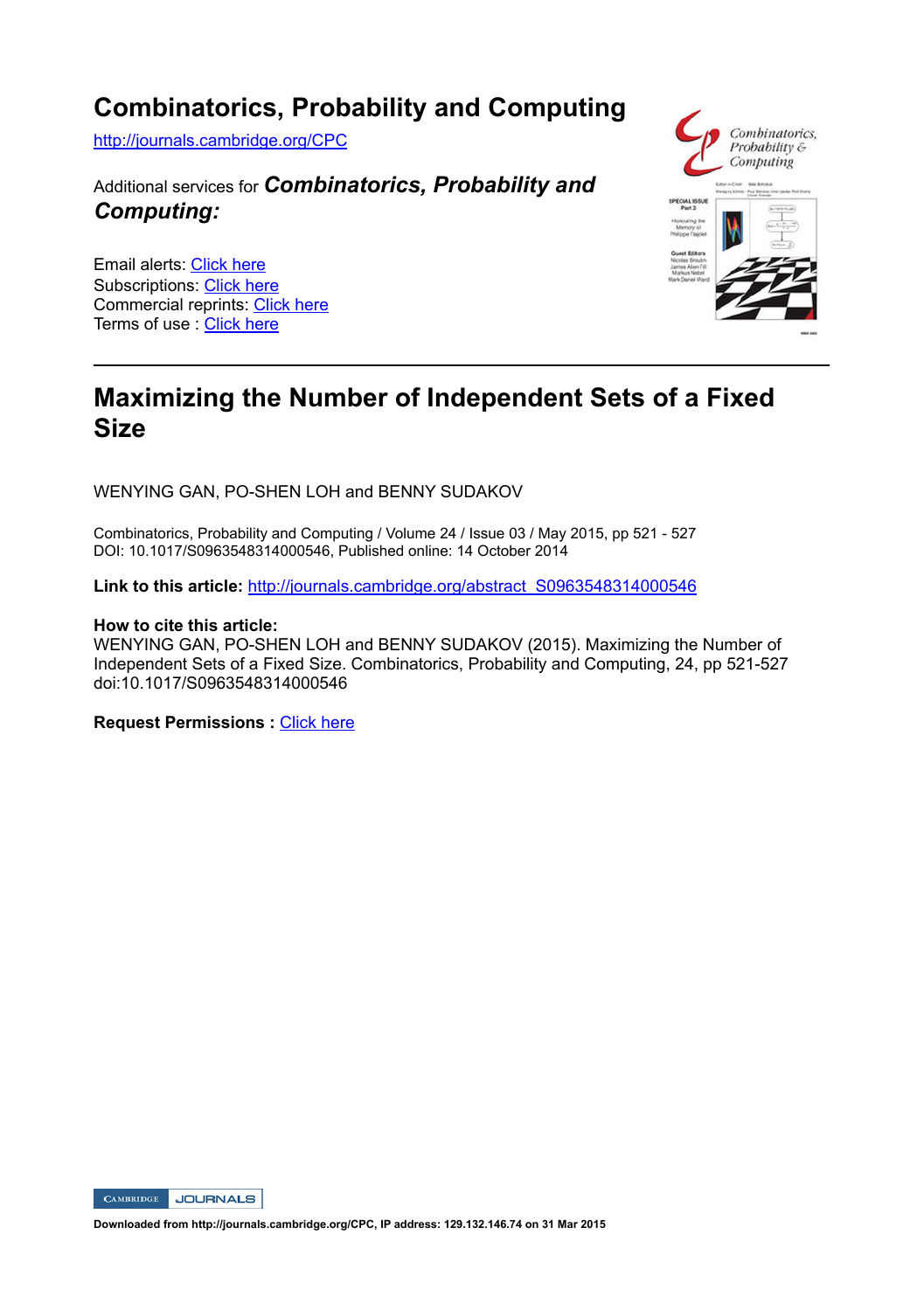# **Maximizing the Number of Independent Sets of a Fixed Size**

WENYING GAN<sup>1</sup>, PO-SHEN LOH<sup>2†</sup> and BENNY SUDAKOV<sup>1‡</sup>

<sup>1</sup>Department of Mathematics, ETH, 8092 Zurich, Switzerland (e-mail: ganw@math.ethz.ch, benjamin.sudakov@math.ethz.ch)

2Department of Mathematical Sciences, Carnegie Mellon University, Pittsburgh, PA 15213, USA (e–mail: ploh@cmu.edu)

Received 4 November 2013; revised 4 June 2014; first published online 14 October 2014

Let  $i_t(G)$  be the number of independent sets of size  $t$  in a graph  $G$ . Engbers and Galvin asked how large  $i_t(G)$  could be in graphs with minimum degree at least  $\delta$ . They further conjectured that when  $n \ge 2\delta$  and  $t \ge 3$ ,  $i_t(G)$  is maximized by the complete bipartite graph  $K_{\delta,n-\delta}$ . This conjecture has recently drawn the attention of many researchers. In this short note, we prove this conjecture.

2010 Mathematics subject classification: Primary 05C69 Secondary 05D99

#### **1. Introduction**

Given a finite graph *G*, let  $i_t(G)$  be the number of independent sets of size *t* in a graph, and let  $i(G) = \sum_{t \geq 0} i_t(G)$  be the total number of independent sets. There are many extremal results on  $i(G)$  and  $i<sub>t</sub>(G)$  over families of graphs with various degree restrictions. Kahn [6] and Zhao [12] studied the maximum number of independent sets in a *d*-regular graph. Relaxing the regularity constraint to a minimum degree condition, Galvin [5] conjectured that the number of independent sets in an *n*-vertex graph with minimum degree  $\delta \leq n/2$ is maximized by a complete bipartite graph  $K_{\delta,n-\delta}$ . This conjecture was recently proved (in stronger form) by Cutler and Radcliffe [3] for all *n* and  $\delta$ , and they characterized the extremal graphs for  $\delta > n/2$  as well.

One can further strengthen Galvin's conjecture by asking whether the extremal graphs also simultaneously maximize the number of independent sets of size *t*, for all *t*. This claim unfortunately is too strong, as there are easy counterexamples for  $t = 2$ . On the

<sup>†</sup> Research supported in part by NSF grant DMS-1201380 and by a USA–Israel BSF grant.

<sup>‡</sup> Research supported in part by SNSF grant 200021-149111 and by a USA–Israel BSF grant.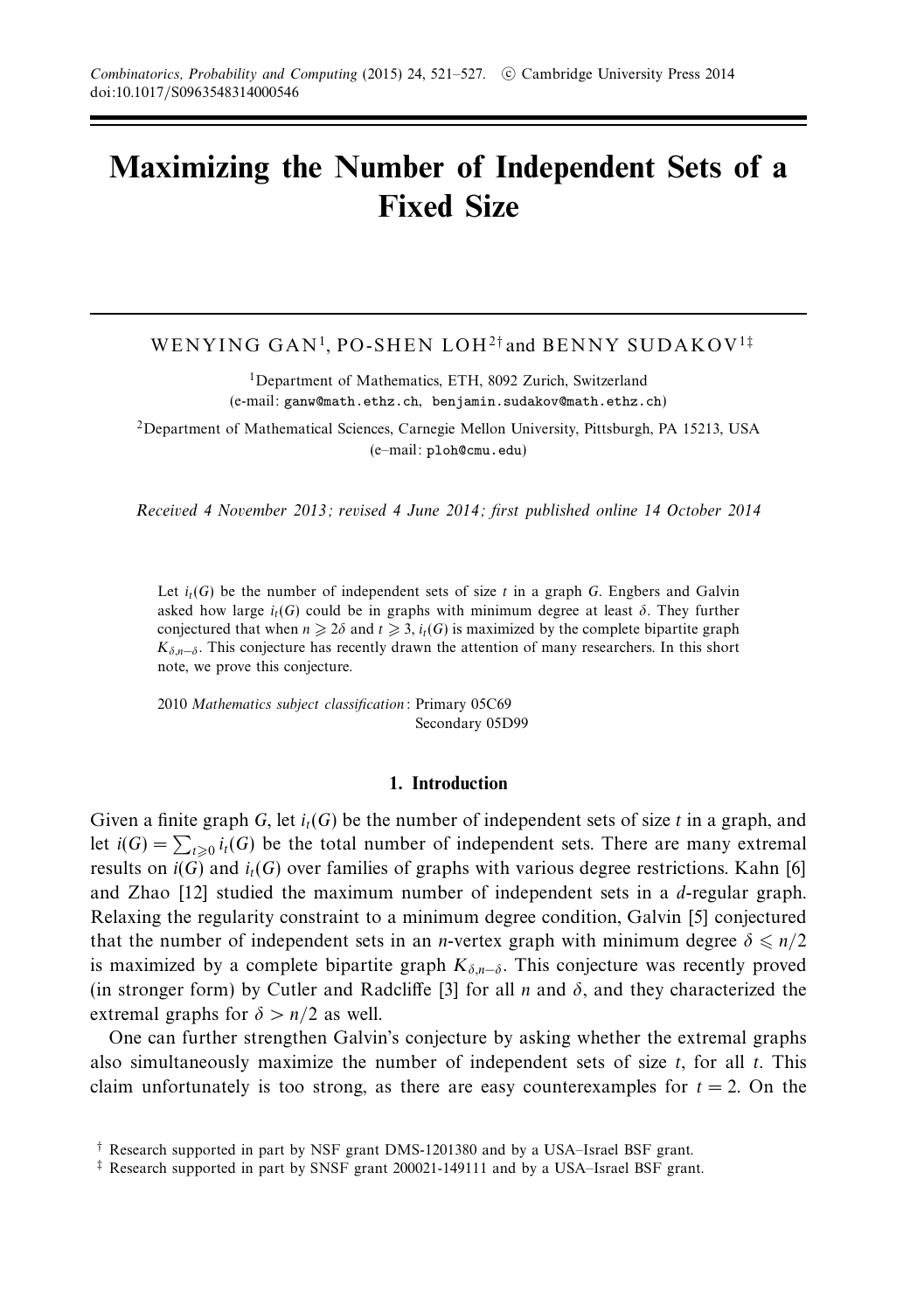other hand, no such examples are known for  $t \geq 3$ . Moreover, in this case Engbers and Galvin [4] made the following conjecture.

**Conjecture 1.1.** For every  $t \ge 3$  and  $\delta \le n/2$ , the complete bipartite graph  $K_{\delta,n-\delta}$  maximizes the number of independent sets of size *t*, over all *n*-vertex graphs with minimum degree at least *δ*.

Engbers and Galvin [4] proved this for  $\delta = 2$  and  $\delta = 3$ , and for all  $\delta > 3$  they proved it when  $t \ge 2\delta + 1$ . Alexander, Cutler, and Mink [1] proved it for the entire range of *t* for bipartite graphs, but it appeared non-trivial to extend the result to general graphs. The first result for all graphs and all *t* was obtained by Law and McDiarmid [9], who proved the statement for  $\delta \leq n^{1/3}/2$ . This was improved by Alexander and Mink [2], who required that

$$
\frac{(\delta+1)(\delta+2)}{3} \leq n.
$$

In this short note, we completely resolve this conjecture.

**Theorem 1.2.** Let  $\delta \leq n/2$ . For every  $t \geq 3$ , every *n*-vertex graph *G* with minimum degree at least  $\delta$  satisfies  $i_t(G) \leqslant i_t(K_{\delta,n-\delta})$ , and when  $t \leqslant \delta$ ,  $K_{\delta,n-\delta}$  is the unique extremal graph.

#### **2. Proof**

We will work with the complementary graph, and count cliques instead of independent sets. Cutler and Radcliffe [3] also discovered that the complement was more naturally amenable to extension; we will touch on this in our concluding remarks. Let us define some notation for use in our proof. A *t*-clique is a clique with *t* vertices. For a graph  $G = (V, E)$ , *G* is its complement, and  $k<sub>t</sub>(G)$  is the number of *t*-cliques in *G*. For any vertex  $v \in V$ ,  $N(v)$  is the set of the neighbours of *v*,  $d(v)$  is the degree of *v*, and  $k<sub>t</sub>(v)$  is the number of *t*-cliques which contain vertex *v*. Note that  $\sum_{v \in V} k_t(v) = tk_t(G)$ . We also define  $G + H$ as the graph consisting of the disjoint union of two graphs *G* and *H*. By considering the complementary graph, it is clear that our main theorem is equivalent to the following statement.

**Proposition 2.1.** Let  $1 \leq b \leq \Delta + 1$ . For all  $t \geq 3$ ,  $k_t(G)$  is maximized by  $K_{\Delta+1} + K_b$ , over  $(\Delta + 1 + b)$ -vertex graphs with maximum degree at most  $\Delta$ . When  $t \leqslant b$ , this is the unique extremal graph, and when  $b < t \leq \Delta + 1$ , the extremal graphs are  $K_{\Delta+1} + H$ , where *H* is an arbitrary *b*-vertex graph.  $\Box$ 

**Remark.** When  $b \le 0$ , the number of *t*-cliques in graphs with maximum degree at most  $\Delta$  is trivially maximized by the complete graph. On the other hand, when  $b > (\Delta + 1)$ , the problem becomes much more difficult, and our investigation is still ongoing. This paper focuses on the first complete segment  $1 \leq b \leq \Delta + 1$ , which, as mentioned in the Introduction, was previously attempted in [2, 4, 9].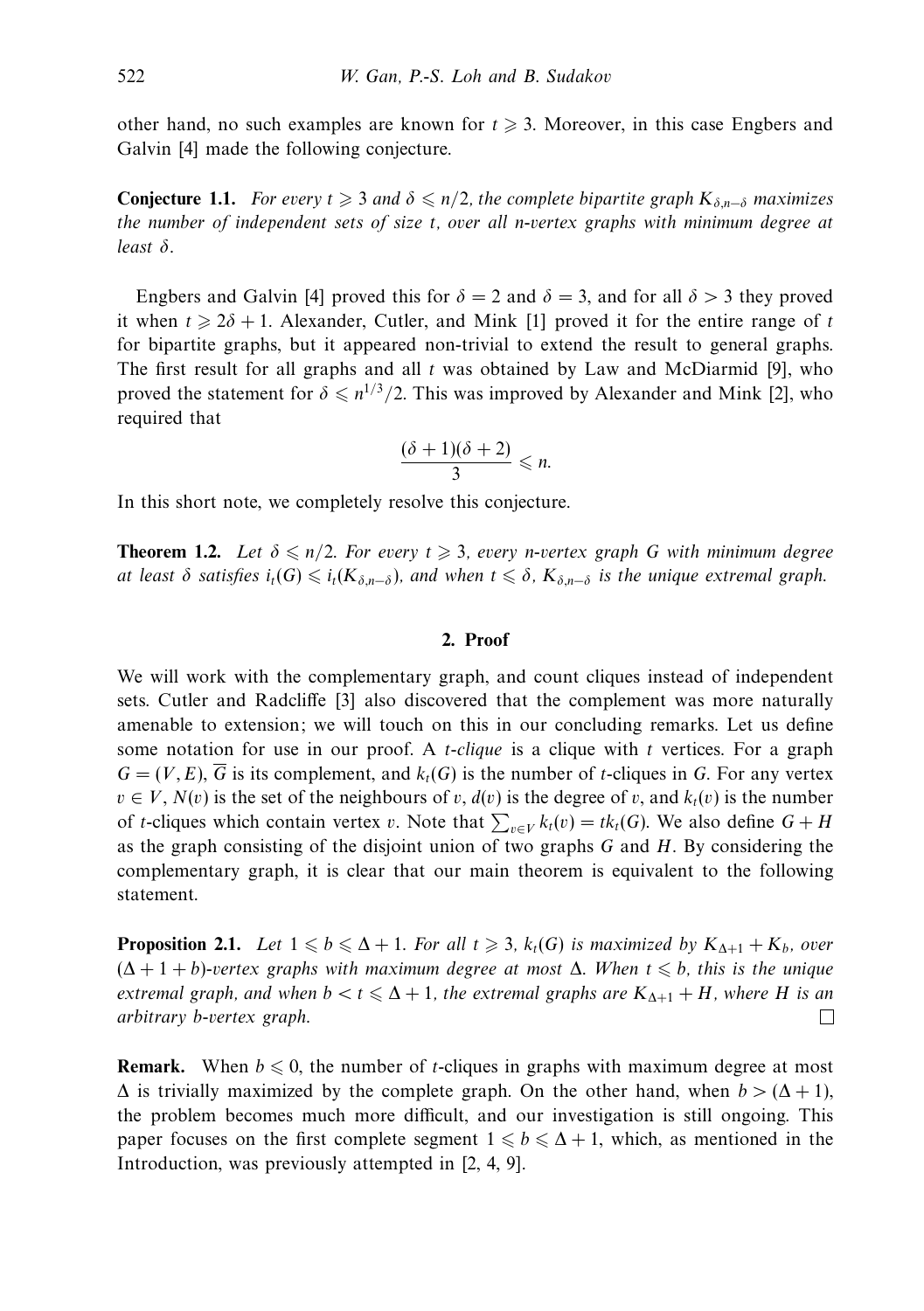Although our result holds for all  $t \ge 3$ , it turns out that the main step is to establish it for the case  $t = 3$  using induction and double-counting. Afterwards, a separate argument will reduce the general  $t > 3$  case to this case of  $t = 3$ .

#### **Lemma 2.2.** Proposition 2.1 is true when  $t = 3$ .

**Proof.** We proceed by induction on *b*. The base case  $b = 0$  is trivial. Now assume it is true for *b* − 1. Suppose first that  $k_3(v) \leq {b-1 \choose 2}$  for some vertex *v*. Applying the inductive hypothesis to  $G - v$ , we see that

$$
k_3(G) \leq k_3(G-v)+k_3(v) \leq {\lambda+1 \choose 3}+{b-1 \choose 3}+{b-1 \choose 2} \leq {\lambda+1 \choose 3}+{b \choose 3},
$$

and equality holds if and only if  $G - v$  is optimal and  $k_3(v) = \binom{b-1}{2}$ . By the inductive hypothesis,  $G - v$  is  $K_{\Delta+1} + H'$ , where *H'* is a  $(b - 1)$ -vertex graph. The maximum degree restriction forces *v*'s neighbours to be entirely in *H'*, and so  $G = K_{\Delta+1} + H$  for some *b*-vertex graph *H*. Moreover, since  $k_3(v) = \binom{b-1}{2}$  we get that for  $b \ge 3$ , *H* is a clique.

This leaves us with the case where  $k_3(v) > \binom{b-1}{2}$  for every vertex *v*, which forces  $b \leq d(v) \leq \Delta$ . We will show that here, the number of 3-cliques is strictly suboptimal. The number of triples  $(u, v, w)$  where *uv* is an edge and *vw* is not an edge is clearly  $\sum_{i=1}^{n} d(v)(n-1-d(v))$ . Also, every set of three vertices either contributes 0 to this sum (if either all or none of the three edges between them are present), or contributes 2 (if they induce exactly one or exactly two edges). Therefore, we obtain an equality which also appeared in [11]:

$$
2\left[\binom{n}{3}-(k_3(G)+k_3(\overline{G}))\right]=\sum_{v\in V}d(v)(n-1-d(v)).
$$

Rearranging this equality and applying  $k_3(\overline{G}) \geq 0$ , we find

$$
k_3(G) \leqslant {n \choose 3} - \frac{1}{2} \sum_{v \in V} d(v)(n - 1 - d(v)).
$$
\n(2.1)

Since we have already bounded  $b \le d(v) \le \Delta$ , and  $b + \Delta = n - 1$  by definition, we have

$$
d(v)(n-1-d(v)) \geq b\Delta.
$$

Substituting this into (2.1) and using  $n = (\Delta + 1) + b$ ,

$$
k_3(G) \leqslant {n \choose 3} - \frac{nb\Delta}{2} = {\Delta + 1 \choose 3} + {b \choose 3} - \frac{b(\Delta + 1 - b)}{2} < {\Delta + 1 \choose 3} + {b \choose 3},
$$

because *b* ≤ Δ. This completes the case where every vertex has  $k_3(v) > \binom{b-1}{2}$ .

We reduce the general case to the case of  $t = 3$  via the following variant of the celebrated Kruskal–Katona theorem  $[7, 8]$ , which appears as Exercise 31b in Chapter 13 of Lovász's book [10]. Here, the generalized binomial coefficient  $\binom{x}{k}$  is defined to be the product

$$
\frac{1}{k!}(x)(x-1)(x-2)\cdots(x-k+1),
$$

which exists for non-integral *x*.

 $\Box$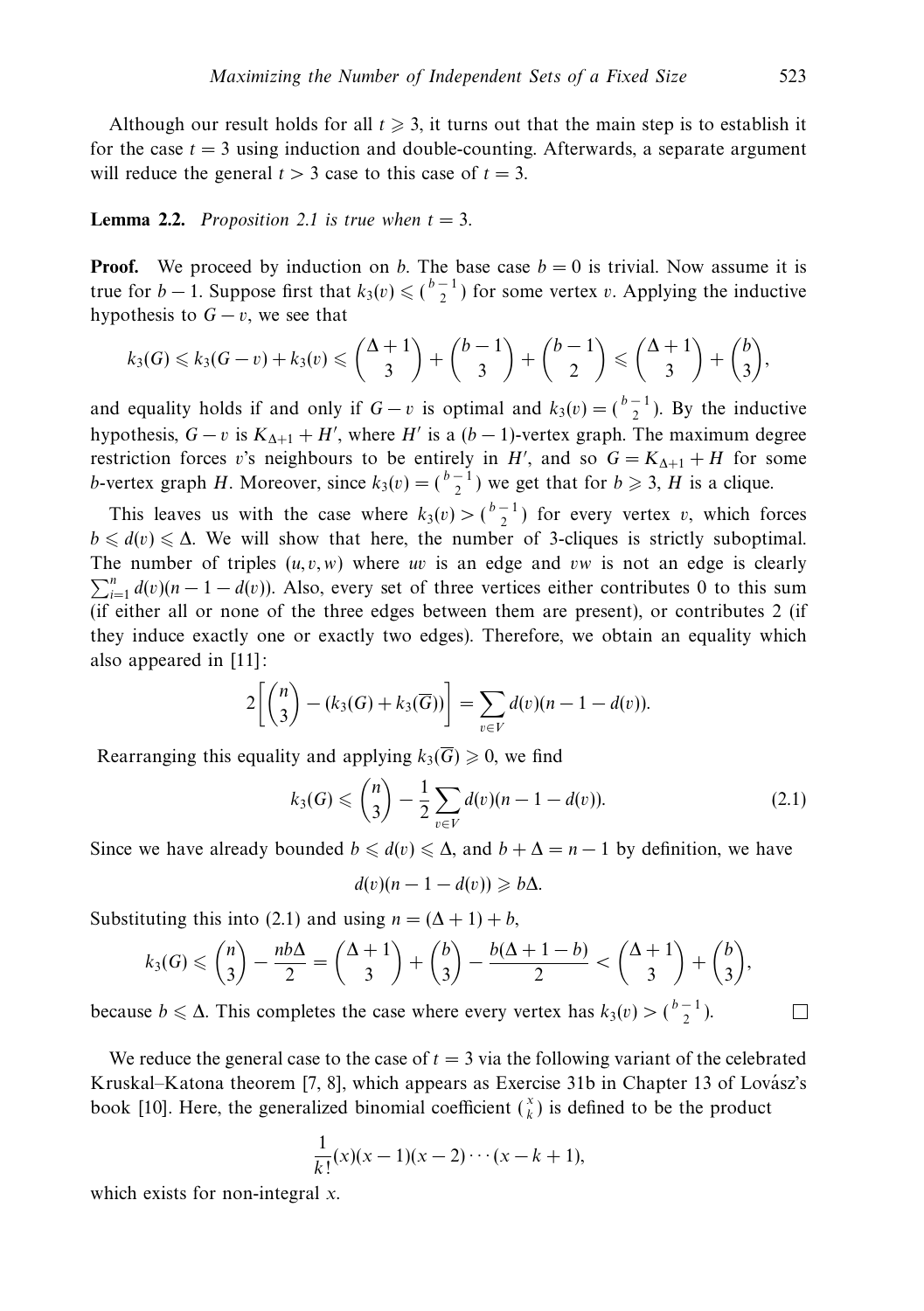**Theorem 2.3.** Let  $k \ge 3$  be an integer, and let  $x \ge k$  be a real number. Then, every graph with exactly  $\binom{x}{2}$  edges contains at most  $\binom{x}{k}$  cliques of order *k*.

We now use Lemma 2.2 and Theorem 2.3 to finish the general case of Proposition 2.1.

**Lemma 2.4.** If Proposition 2.1 is true for  $t = 3$ , then it is also true for  $t > 3$ .

**Proof.** Fix any  $t \ge 4$ . We proceed by induction on *b*. The base case  $b = 0$  is trivial. For the inductive step, assume the result is true for  $b - 1$ . If there is a vertex *v* such that  $k_3(v) \leq (b-1)$ , then by applying Theorem 2.3 to the subgraph induced by *N*(*v*), we find that there are at most  $\binom{b-1}{t-1}$  cliques of order  $t-1$  entirely contained in  $N(v)$ . The *t*-cliques which contain *v* correspond bijectively to the  $(t - 1)$ -cliques in  $N(v)$ , and so  $k_t(v) \leq \binom{b-1}{t-1}$ . The same argument used at the beginning of Lemma 2.2 then correctly establishes the bound and characterizes the extremal graphs.

If some  $k_3(v) = \binom{\Delta}{2}$ , then the maximum degree condition implies that the graph contains a  $K_{\Delta+1}$  which is disconnected from the remaining  $b \leq \Delta + 1$  vertices, and the result also easily follows. Therefore, it remains to consider the case where all  $\binom{b-1}{2} < k_3(v) < \binom{\Delta}{2}$ , in which we will prove that the number of *t*-cliques is strictly suboptimal. It is well known and standard that for each fixed *k*, the binomial coefficient  $\binom{x}{k}$  is strictly convex and increasing in the real variable *x* on the interval  $x \ge k - 1$ . Hence,  $\binom{k}{k} = 1$  implies that  $\binom{x}{k}$  < 1 for all  $k - 1 < x < k$ , and so Theorem 2.3 then actually applies for all  $x \ge k - 1$ . Thus, if we define  $u(x)$  to be the positive root of  $\binom{u}{2} = x$ , that is,

$$
u(x) = \frac{(1 + \sqrt{1 + 8x})}{2},
$$

and let

$$
f_t(x) = \begin{cases} 0 & \text{if } u(x) < t - 2, \\ {u(x) \choose t - 1} & \text{if } u(x) \geq t - 2, \end{cases}
$$
 (2.2)

the application of the Kruskal–Katona theorem in the previous paragraph establishes that  $k_t(v) \leq f_t(k_3(v))$ .

We will also need that  $f_t(x)$  is strictly convex for  $x > \binom{t-2}{2}$ . For this, observe that by the generalized product rule,

$$
f'_{t}(x) = u' \cdot [(u-1)(u-2)\cdots(u-(t-2)) + \cdots + u(u-1)\cdots(u-(t-3))],
$$

which is  $u'(x)$  multiplied by a sum of  $t-1$  products. Since

$$
u'(x) = \frac{2}{\sqrt{1+8x}},
$$

for any constant *C*,

$$
(u')(u - C) = 1 - \frac{(2C - 1)}{\sqrt{1 + 8x}}.
$$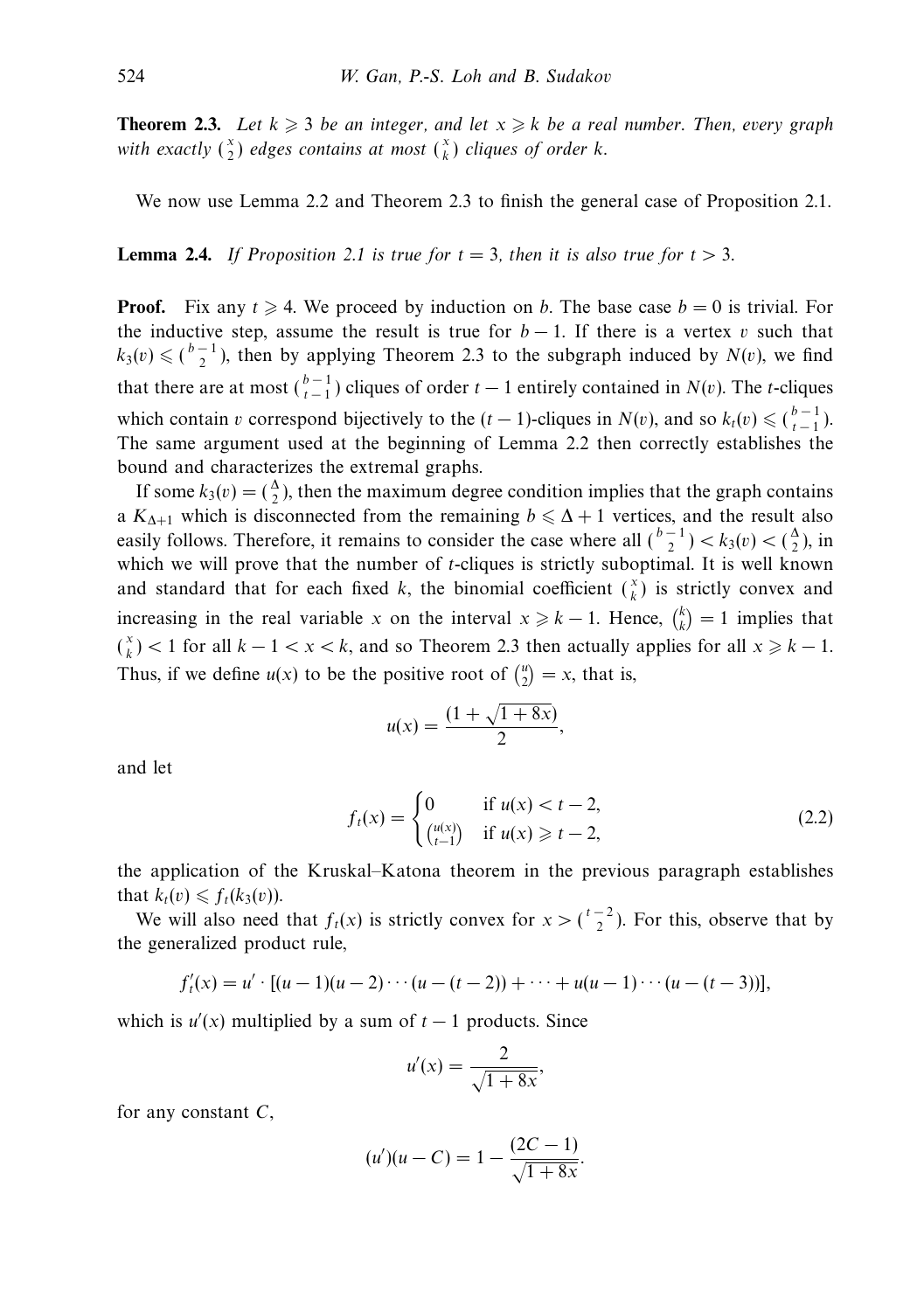Note that this is a positive increasing function when  $C \in \{1, 2\}$  and  $x > \binom{t-2}{2}$ . In particular, since  $t \ge 4$ , each of the  $t - 1$  products contains a factor of  $(u - 1)$  or  $(u - 2)$ , or possibly both; we can then always select one of them to absorb the (*u* ) factor, and conclude that  $f'_t(x)$  is the sum of  $t-1$  products, each of which is composed of  $t-2$ factors that are positive increasing functions on  $x > \binom{t-2}{2}$ . Thus  $f_t(x)$  is strictly convex on that domain, and since  $f_t(x) = 0$  for  $x \leqslant \left(\frac{t-2}{2}\right)$ , it is convex everywhere.

If  $t = \Delta + 1$ , there will be no *t*-cliques in *G* unless *G* contains a  $K_{\Delta+1}$ , which must be isolated because of the maximum degree condition; we are then finished as before. Hence we may assume  $t \leq \Delta$  for the remainder, which in particular implies that  $f_t(x)$  is strictly convex and strictly increasing in the neighbourhood of  $x = \begin{pmatrix} 4 \\ 2 \end{pmatrix}$ . Let the vertices be  $v_1, \ldots, v_n$ , and define  $x_i = k_3(v_i)$ . We have

$$
tk_t(G) = \sum_{v \in V} k_t(v) \leqslant \sum_{i=1}^n f_t(x_i),
$$

and so it suffices to show that

$$
\sum f_t(x_i) < t\binom{\Delta+1}{t} + t\binom{b}{t}
$$

under the following conditions, the latter of which comes from Lemma 2.2:

$$
\binom{b-1}{2} < x_i < \binom{\Delta}{2}, \quad \sum_{i=1}^n x_i \leqslant 3\binom{\Delta+1}{3} + 3\binom{b}{3}.\tag{2.3}
$$

To this end, consider a tuple of real numbers  $(x_1, \ldots, x_n)$  which satisfies the conditions. Although (2.3) constrains each  $x_i$  within an open interval, we will perturb the  $x_i$  within the closed interval which includes the endpoints, in such a way that the objective  $\sum f_i(x_i)$ is non-decreasing, and we will reach a tuple which achieves an objective value of exactly  $t\binom{\Delta+1}{t} + t\binom{b}{t}$ . Finally, we will use our observation of strict convexity and monotonicity around  $x = \begin{pmatrix} 2 \\ 2 \end{pmatrix}$  to show that one of the steps strictly increased  $\sum f_i(x_i)$ , which will complete the proof.

First, since the upper limit for  $\sum x_i$  in (2.3) is achievable by setting  $\Delta + 1$  of the  $x_i$  to  $\binom{\Delta}{2}$  and *b* of the *x<sub>i</sub>* to  $\binom{b-1}{2}$ , and  $f_t(x)$  is non-decreasing, we may increase some of the *x<sub>i</sub>* in the interval

$$
\binom{b-1}{2} \leqslant x_i \leqslant \binom{\Delta}{2}
$$

such that the inequality for  $\sum x_i$  in (2.3) is tight. Next, by convexity of  $f_t(x)$ , we may push apart  $x_i$  and  $x_j$  while conserving their sum, and the objective is non-decreasing. After a finite number of steps, we arrive at a tuple in which all but at most one of the  $x_i$  is equal to either the lower limit  $\binom{b-1}{2}$  or the upper limit  $\binom{\Delta}{2}$ , and

$$
\sum x_i = 3\binom{\Delta+1}{3} + 3\binom{b}{3}.
$$

However, since this value of  $\sum x_i$  is achievable by  $\Delta + 1$  many  $\binom{\Delta}{2}$  and *b* many  $\binom{b-1}{2}$ , this implies that in fact, the tuple of the  $x_i$  has precisely this form. (To see this, note that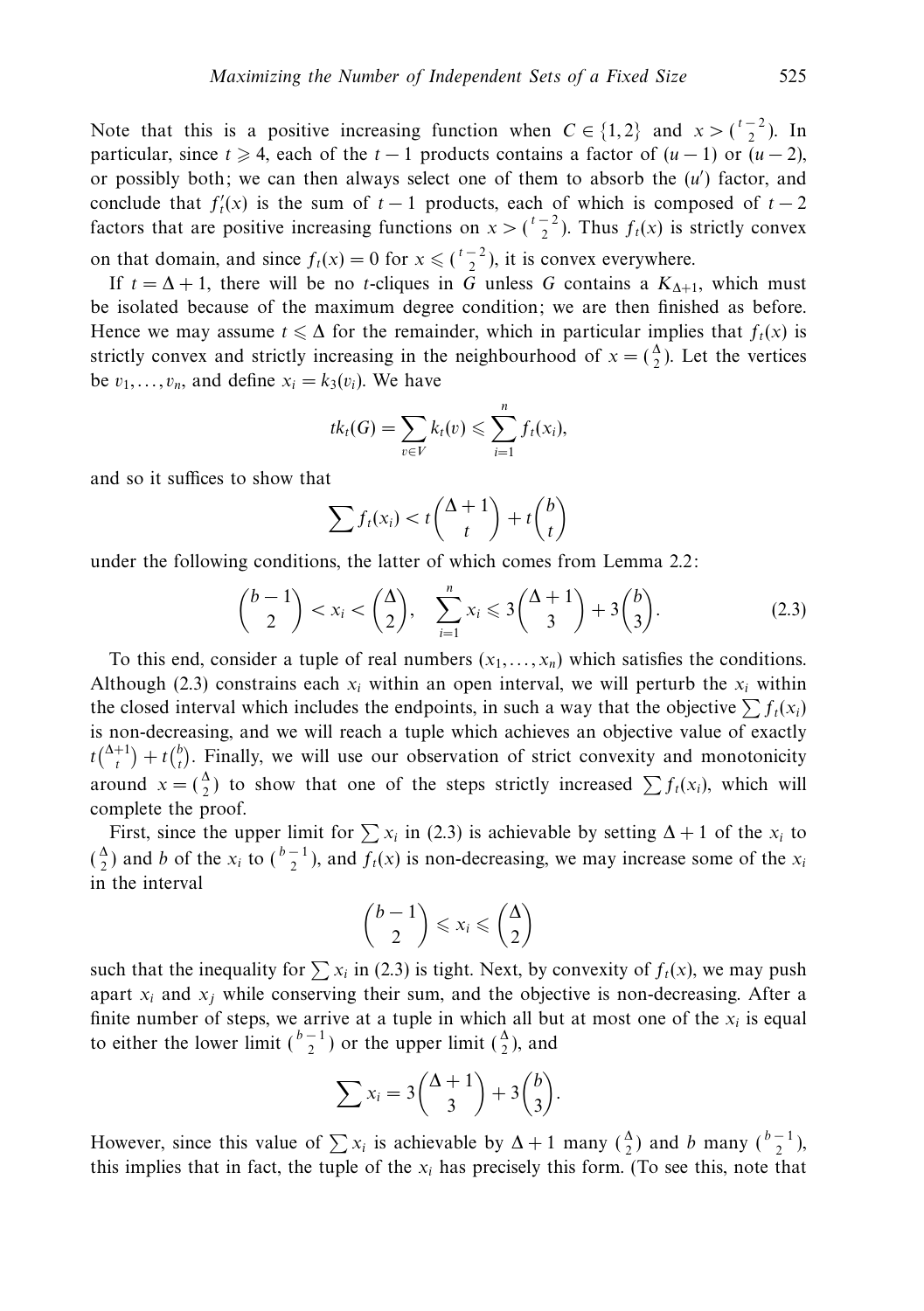by an affine transformation, the statement is equivalent to the fact that if *n* and *k* are integers, and  $0 \leq y_i \leq 1$  are *n* real numbers which sum to *k*, all but one of which is at an endpoint, then exactly *k* of the *yi* are equal to 1 and the rest are equal to 0.) Thus, our final objective is equal to

$$
(\Delta + 1)\binom{\Delta}{t-1} + b\binom{b-1}{t-1} = t\binom{\Delta + 1}{t} + t\binom{b}{t},
$$

as claimed. Finally, since some  $x_i$  take the value  $\binom{\Delta}{2}$ , the strictness of  $f_t(x)$ 's monotonicity and convexity in the neighbourhood  $x = \begin{pmatrix} 4 \\ 2 \end{pmatrix}$  implies that at some stage of our process, we strictly increased the objective. Therefore, in this case where all

$$
\binom{b-1}{2} < k_3(v) < \binom{\Delta}{2},
$$

the number of *t*-cliques is indeed sub-optimal, and our proof is complete.

#### **3. Concluding remarks**

The natural generalization of Proposition 2.1 considers the maximum number of *t*-cliques in graphs with maximum degree  $\Delta$  and  $n = a(\Delta + 1) + b$  vertices, where  $0 \le b < \Delta + 1$ . In the language of independent sets, this question was also proposed by Engbers and Galvin [4]. The case  $a = 0$  is trivial, and Proposition 2.1 completely solves the case *a* = 1. We believe that also for *a* > 1 and  $t \ge 3$ ,  $k_t(G)$  is maximized by  $aK_{\Delta+1} + K_b$ , over  $(a(\Delta + 1) + b)$ -vertex graphs with maximum degree at most  $\Delta$ .

An easy double-counting argument shows that it is true when  $b = 0$ . When  $a \ge 2$ and  $b > 0$ , the problem seems considerably more delicate. Nevertheless, the same proof that we used in Lemma 2.4 (*mutatis mutandis*) shows that the general case  $t > 3$  of this problem can be reduced to the case  $t = 3$ . Therefore, the most intriguing and challenging part is to show that  $aK_{\Delta+1} + K_b$  maximizes the number of triangles over all graphs with  $(a(\Delta + 1) + b)$  vertices and maximum degree at most  $\Delta$ . We have some partial results on this main case, but our investigation is still ongoing.

#### **References**

- [1] Alexander, J., Cutler, J. and Mink, T. (2012) Independent sets in graphs with given minimum degree. Electron. J. Combin. **19** P37.
- [2] Alexander, J. and Mink, T. (2013) A new method for enumerating independent sets of a fixed size in general graphs. arXiv:1308.3242
- [3] Cutler, J. and Radcliffe, A. J. (2013) The maximum number of complete subgraphs in a graph with given maximum degree. J. Combin. Theory Ser. B **104** 60–71.
- [4] Engbers, J. and Galvin, D. (2014) Counting independent sets of a fixed size in graphs with a given minimum degree. J. Graph Theory **76** 149–168.
- [5] Galvin, D. (2011) Two problems on independent sets in graphs. Discrete Math. **311** 2105–2112.
- [6] Kahn, J. (2001) An entropy approach to the hard-core model on bipartite graphs. Combin. Probab. Comput. **10** 219–237.
- [7] Katona, G. (1968) A theorem of finite sets. In Theory of Graphs: Proc. Colloq., Tihhany, 1966, Academic Press, pp. 187–207.

 $\Box$